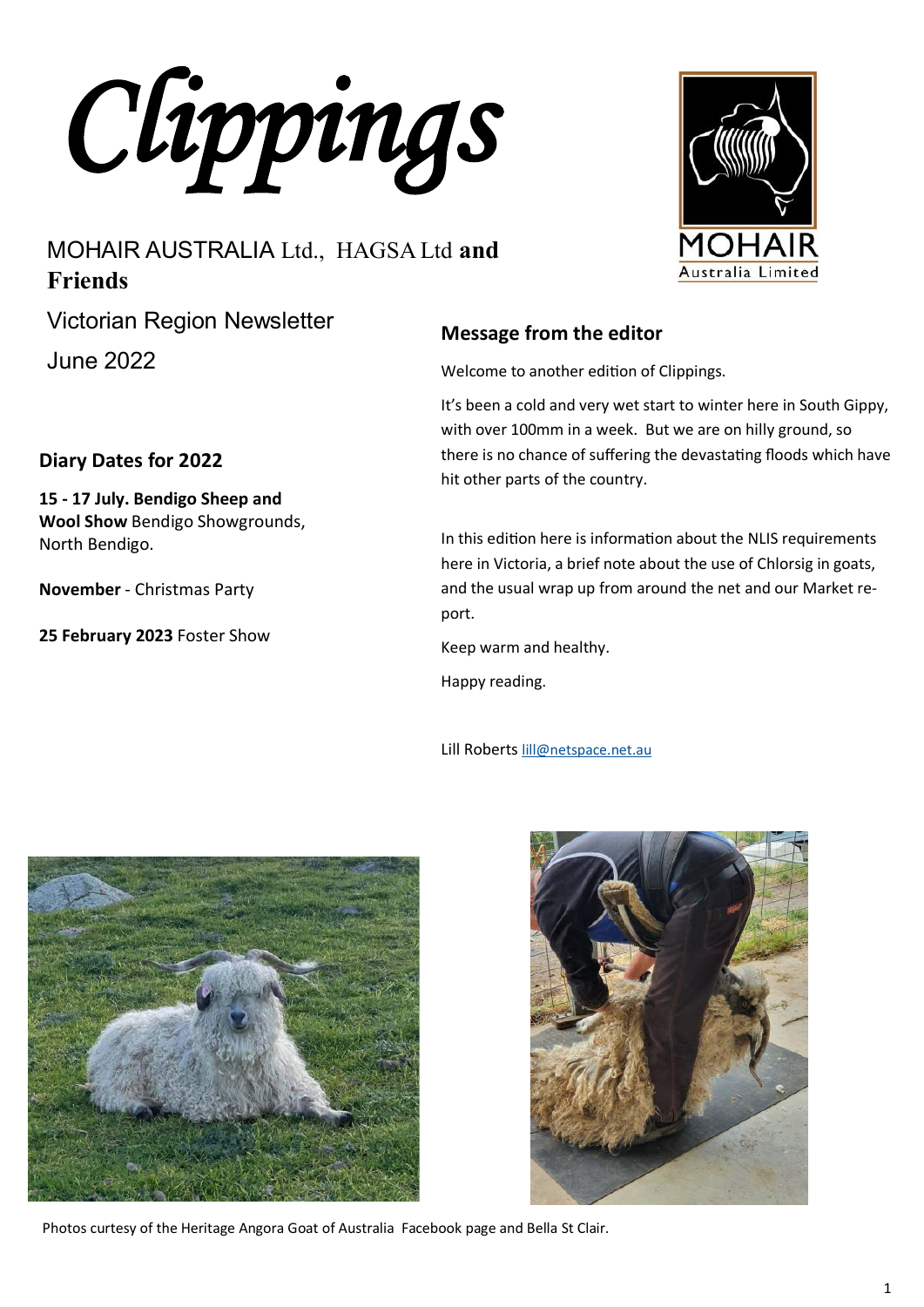

# **A Message from your President Margaret Nicholls**

Winter: cold wet and windy weather.

Victoria has even had a snow fall already. Keep warm and healthy and also keep your goats warm and healthy. We have sent quite a number of our older and poor quality goats to the abattoir and we were queried about some of their ear tags. So I thought I should brush up on the rules in Victoria concerning moving of animals to and from your farm. There is an article about what to do and not to do in this edition of *Clippings.*

There are 4 reasons for moving goats: showing, selling to other breeders, sell to abattoir, buying in from other states

Now for the latest on the Foster Show. A new idea will be a display of mohair products such as hand made and bought garments, rugs, blankets, scarfs and hand made toys. If you have any interesting items please bring them along. Also I will be displaying old books, catalogues from past shows and sales, and newsletter I want to show a bit of our long history of mohair growing in Australia. Don't forget our photo competition. Keep your camera handy to capture moments of interest on your farm. More information later in the year.

It is about late July is the time for the shearing of your show team.

I am very pleased to see that there will be a show and display of angoras at the Bendigo sheep show this year. We are lucky it can be held again at last.

That will do for now and hope that your bucks have done a good job and we all look forwards to a lovely crop of kids in spring



My grandsons feeding a kid at their local kindergarten. They are looking forward to having goats close to home in the future.

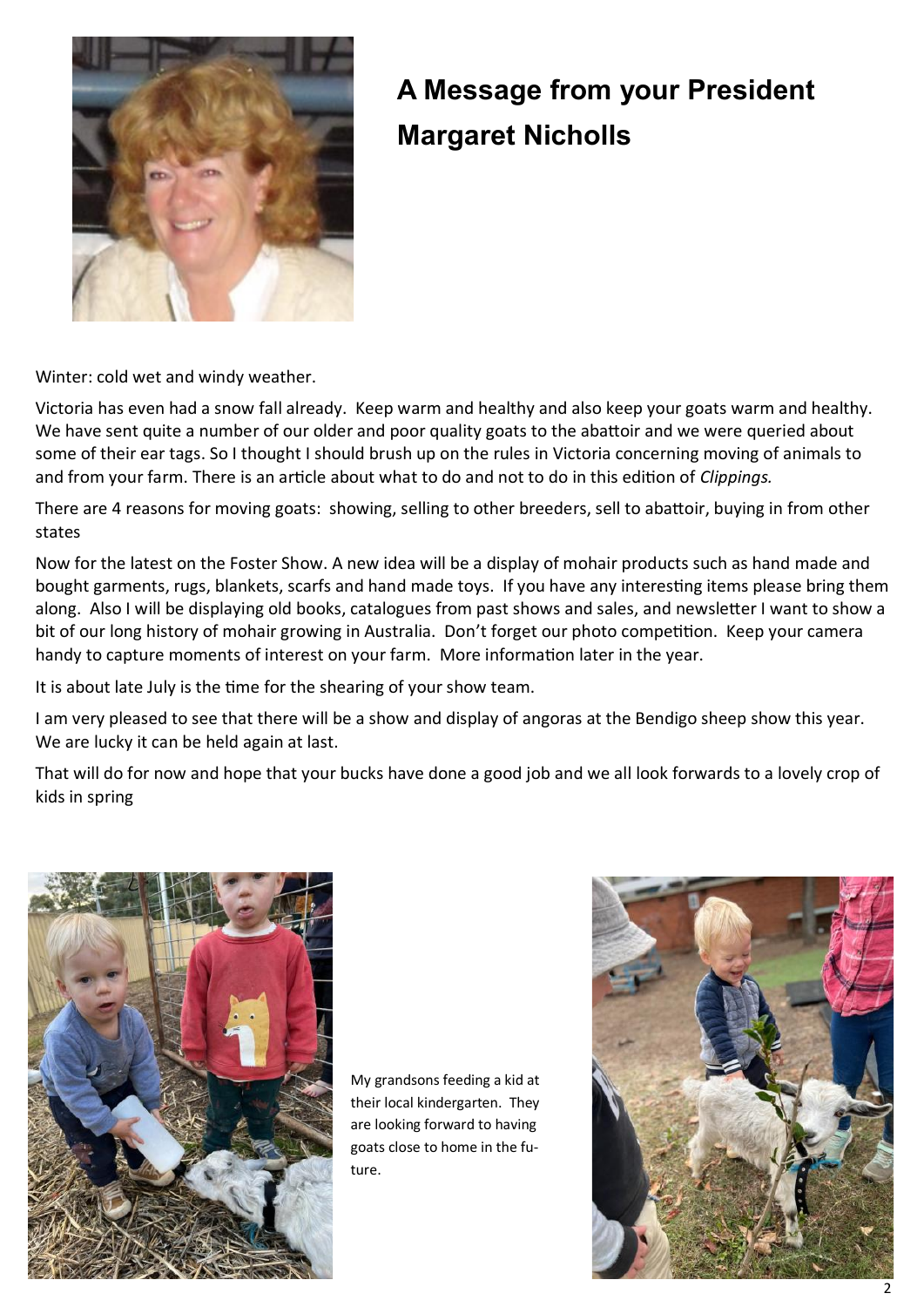# **Putting Mohair into the hands of Crafts people**

Regular readers of *Clippings* will be aware that one of the goals of the Heritage Angora Goat Society of Australia is to put Australian grown mohair into the hands of spinners, felters, knitters, weavers and any other types of fibre based craft. Being a rare breed, the heritage mohair has appeal. This is due to a current trend towards using less mainstream fibre and embracing the large diversity of fibres which are produced by some lesser know and rare breeds.



Mohair Rare Stand at the Bazaar.

HAGSA To this end, Mohair Rare were able to secure a table at the recent Hand Weavers and Spinners Guild of Victoria's Bazaar Day.

The Bazaar is an annual event (subject to Covid) where members of the Guild take their unwanted fibre, craft tools, books, yarn anything really that is related to fibre arts and sell them.

**CORA GOAT SOCIETY** 

AGE

A T-AJ-X

 $\begin{pmatrix} 2 \\ 2 \\ 1 \end{pmatrix}$ 

AUST

LAN  $\mathcal{L}_{\mathcal{L}}$ 

The Mohair Rare table was separate from the rest of the Bazaar, but still proved to be popular. Items for sale at the table were washed locks, carded fleece, combed fleece, rovings, mohair wool batts and dyed locks. The raw fleece for the products was sourced from the network of Heritage Angora Goat breeders including Oakey Range in Biala NSW and Croajingalong Stud in Orbost. As it was election day, the teal coloured locks proved popular with one lady buying all of them!

It was the first chance for some time to attend a fibre event and have our product out there in the market place. The next chance will the Black and Coloured Sheep fibre day to be held in Pakenham at the start of October.

Mohair Rare has also been invited to the September meeting of the hand Knitters' Guild of Victoria in September. It will be a chance to showcase the heritage mohair and talk about the history of the Australian Heritage Angora Goat.

### **Congratulation to Melissa Gollin**

Melissa's beautiful photo of one of her Heritage Angora kids has won the Rare Breed Trust of Australia's photographic competition for this year.

Melissa's photo of her kid, Wesley can be viewed on the Rare Breeds Trust Facebook page

<https://www.facebook.com/photo/?fbid=10159741723762225&set=gm.10159624092991690>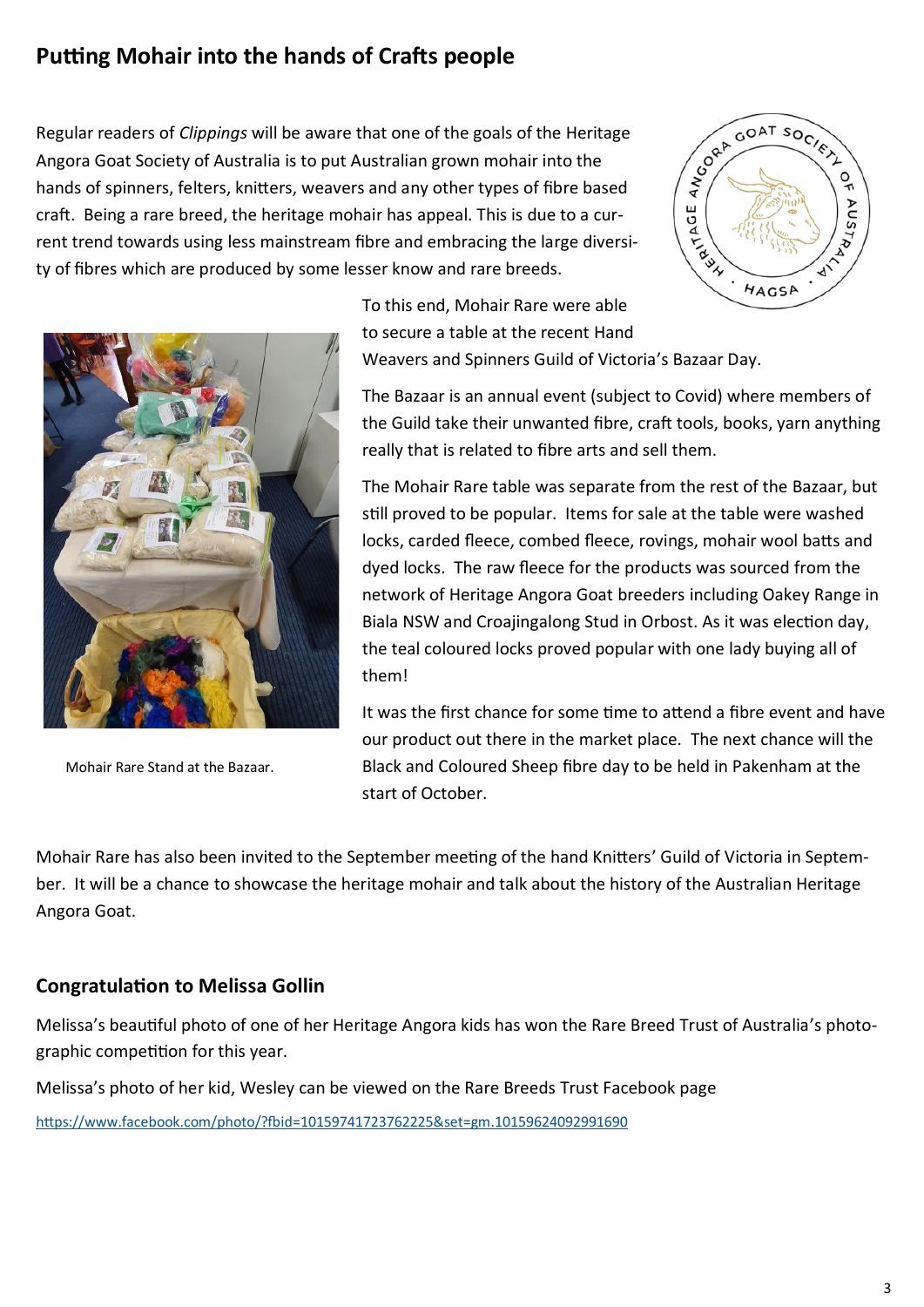# **National News**

The latest edition of Mohair News (April 2022), the national journal of Mohair Australia is available. It contains the following:

- A touching tribute to Bill Smith, who passed away in February. Bill was a leader in the mohair industry in NSW and is greatly missed.
- Roundup of the NATS 2022.
- A very useful Model of Management for Calendar angoras throughout the year.
- The report from the Tasmanian Division on its annual show
- Report about the Sydney Royal Show, including a reprint of an article which appeared in *The Land*, about Morgan Mrowka and the fulfillment of a dream to become a judge at this prestigious show. ( Ed note: The link to an electronic version of this article on *The Land* website, is behind a paywall, so is not included, but can be accessed via the link below.)
- Advice on the new membership procedures
- AMMO report which includes a summary of future strategies.
- President's report which touches on various issues such as interactions with bodies such as Mohair South Africa and Agrifutures, as well as the price of mohair, and the future plans for an electronic herd book.

The full journal can be accessed here: http://mohair.com.au/wp-[content/uploads/2022/05/](http://mohair.com.au/wp-content/uploads/2022/05/Mohair_Newsletter_April_2022_WEB.pdf) [Mohair\\_Newsletter\\_April\\_2022\\_WEB.pdf](http://mohair.com.au/wp-content/uploads/2022/05/Mohair_Newsletter_April_2022_WEB.pdf)

# **Bendigo Sheep and Wool Show**

This is a big event in the fibre calendar, and is held on 15-17 July at the Prince of Wales Showgrounds. There will be mohair producers from NSW in attendance this year.

This is the first show for three years. 2020 was cancelled due to Covid, and 2021 was already to go, when the Victorian Government imposed a lockdown. The news of the lockdown reached show participants as they were setting up for opening day which was the next day.

There will be angora goats at the Show, and Victorian based producers are encouraged to head along and give support to those who have travelled to the show.

All the information about the Show can be found on the website: <https://sheepshow.com/>

# **Newsletter from Dr Baxendell**

The May 2022 newsletter from Dr Sandra Baxendell is available at: [https://www.slideshare.net/SandraBaxendell/2022](https://www.slideshare.net/SandraBaxendell/2022-may-newsletter-pdf)-may-newsletter-pdf

Included in this edition is:

- Pregnancy diagnosis
- Bloat
- Wethers acting like a buck
- What to do if a doe aborts
- Cloudburst

Dr Baxendell's newsletter are free and contain great information for all goat owners.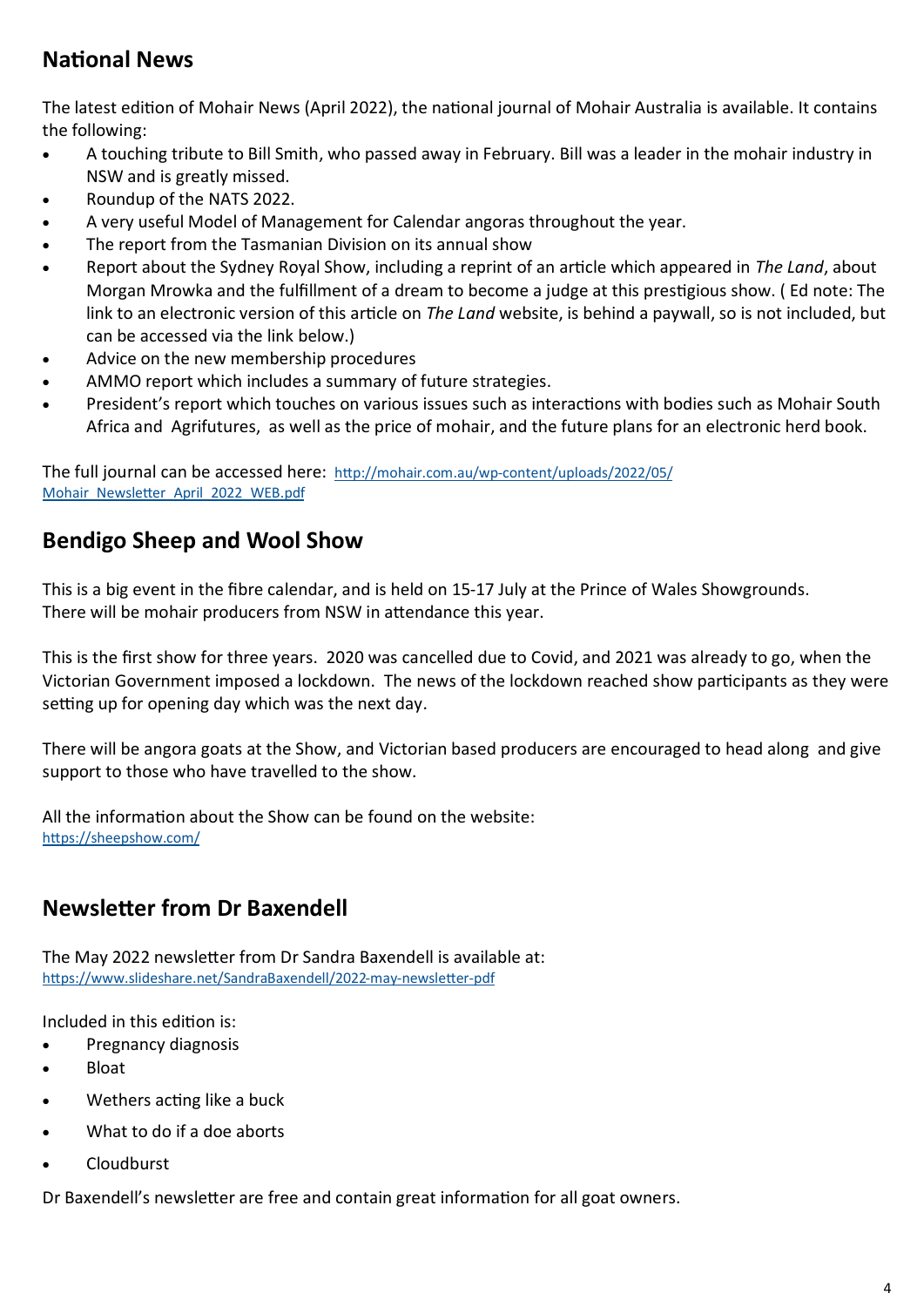### **Current Victorian NLIS Requirements**

In response to a question from an angora breeder about the current requirements, the following has been received from the Goat Health Veterinary Officer Biosecurity and Agriculture Services Department of Jobs, Precincts and Regions PO Box 501, Swan Hill VIC 3585

### **Tagging requirements**

All non-exempt goats, regardless of age, must be identified with an electronic National Livestock Identification System (NLIS) (Sheep) tag before being dispatched from a Victorian property.

There are no electronic NLIS ear tags accredited specifically for use in goats. This is because of the difficulty associated with arranging field trials with enough goats to be confident about the reliability of the tags being tested in all goat breeds. Goat producers must use accredited NLIS (Sheep) tags and must specify when placing orders that the tags they are purchasing will be used to identify goats.

### There are two types of electronic NLIS (Sheep) tags available:

NLIS (Sheep) breeder tags are colour-coded to match industry's 'year of birth' tag colour system and are used to permanently identify goats before they leave their property of birth.

NLIS (Sheep) post-breeder tags are pink and are used to permanently identify introduced goats not already identified with an electronic tag, or that have lost their original tag.

Implanted microchips are not NLIS approved devices.

Tagging requirements

- Only one electronic NLIS (Sheep) tag must be present on a goat at any time.
- NLIS (Sheep) tags purchased for the identification of goats must not be used to identify other livestock species (such as sheep, cattle, alpacas and pigs).

NLIS (Sheep) tags must not be removed unless the device is damaged and cannot be read electronically.

Tagging using an NLIS (Sheep) tag is optional for miniatures and the designated dairy goat breeds.

NLIS tags can be ordered online at tags.agriculture.vic.gov.au or by calling Agriculture Victoria on 1800 678 779

### **Interstate tagging requirements for goats**

Goats dispatched from an interstate property and entering Victoria must be identified in accordance with the legal requirements of the jurisdiction from which they were dispatched, however non-exempt goats entering Victoria for exhibiting at a show or similar event must be identified at the time of their entry into Victoria with an electronic NLIS (Sheep) tag.

All non-exempt goats introduced into Victoria must be tagged with an electronic NLIS (Sheep) pink postbreeder tag before being dispatched from a Victorian property, unless they are already tagged with an electronic NLIS (Sheep) tag.

### **Requirements when moving goats between properties**

The owner or person dispatching goats from one property to a property with a different PIC must supply a National Vendor Declaration (NVD) form or alternate movement document to the person receiving the goats. When goats are moved between properties, the person receiving the goats must register the movement on the NLIS database within two days of the animal/s arrival at the new property. This includes movements in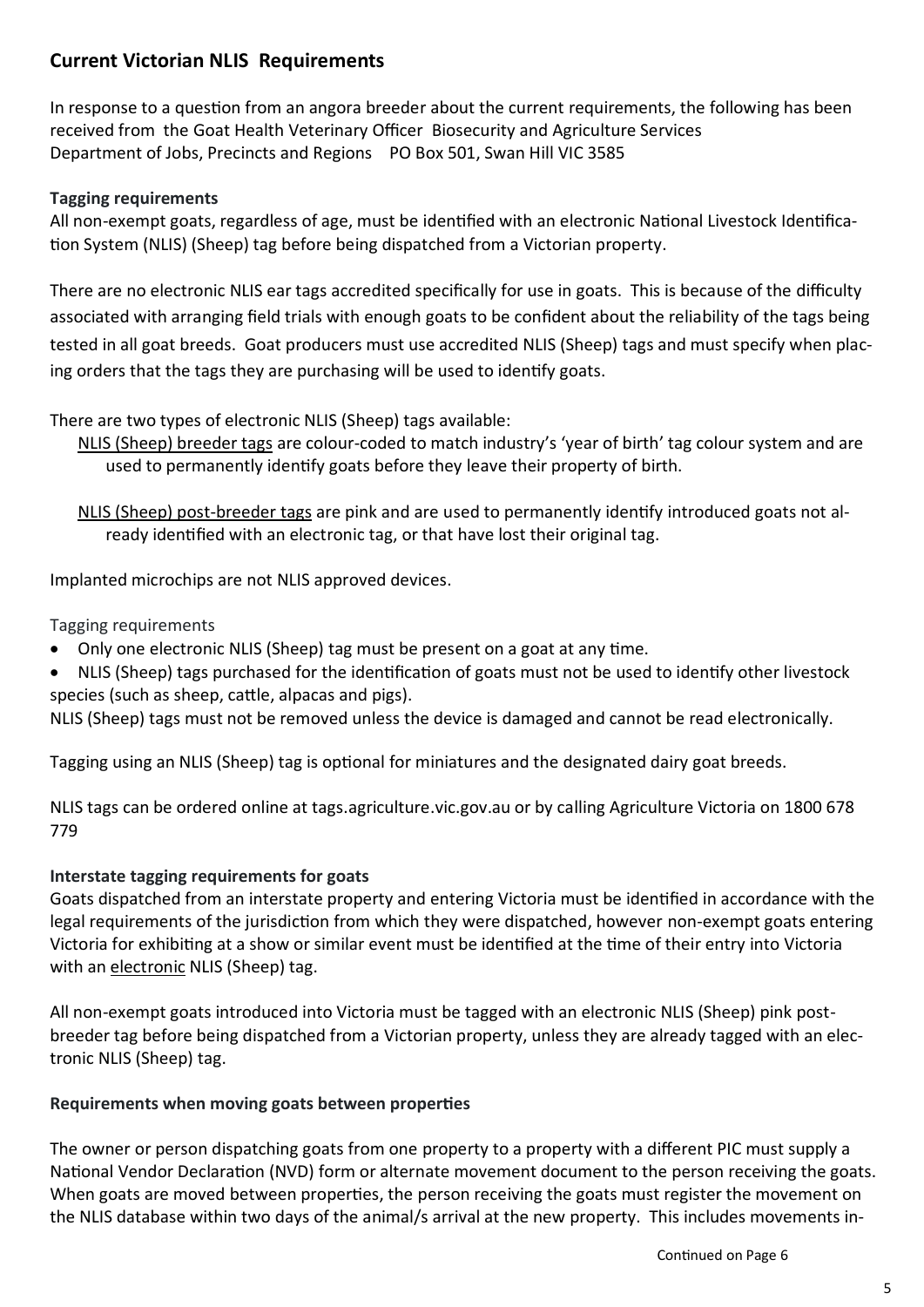volving exempt goats that are not identified with an electronic NLIS tag. For these goats, a mob-based move ment (MBM) transfer must be completed.

A movement includes private sales of goats, goats being agisted or lent, goats being rescued or given away or goats traded through online selling platforms such as AuctionsPlus, and Gumtree.

For more information about the NLIS database or to sign up for an account go to [www.nlis.com.au](http://www.nlis.com.au) or contact the NLIS database helpline on 1800 654 743.

### **Further information can be found at:**



Contact the Agriculture Victoria NLIS helpline on 1800 678 779 - Monday to Friday, 9am to 4.30PM Website – agriculture.vic.gov.au or use this QR code

# Use of Chlorsig in Goats.

There has recently been a couple of posts on a Facebook page dedicated to Goats in Australia. The thread related to the use of chlorsig (chloramphenicol) and whether its use is allowed in goats. It has been used for eye infections where something like a seed has scratched the goat's eye and an infection has resulted.

A cut and paste from the discussion follows. It was posted by a knowledgeable person, who for professional reasons, cannot be identified.

There may be different wording in different states but in Victoria under the Agricultural and Veterinary Chemicals (Control of Use) Act 1992. stock means any animal of which any part is used as, or which produces any product that is ordinarily used as, or manufactured into, food for humans, and includes bees, fish and birds; and there is an Order under this Act (G19) that states 6 (2) A person must not sell or use a veterinary chemical product…namely Chloramphenicol in stock or horses…as it is a prohibited constituent.

The discussion went on to say that all goats could potentially be part of the food chain and as such, chlorsig should not be used on any goats.

https://apvma.gov.au/node/11626?fbclid=IwAR1en-[wS4mEuRKE2FVh5HFPKmyHM0QEc16afbHX8oJUbKfN9lVr5y1s3Wh0](https://apvma.gov.au/node/11626?fbclid=IwAR1en-wS4mEuRKE2FVh5HFPKmyHM0QEc16afbHX8oJUbKfN9lVr5y1s3Wh0)

Opticlox is an off label alternative option if prescribed by a vet.

### **Editors note:**

For those unfamiliar with Chlorsig, it is used in human medicine. I was prescribed it by my eye surgeon both prior to, and after I had cataracts removed from my eyes. I used it for about 2 weeks. It is available without prescription from a pharmacy.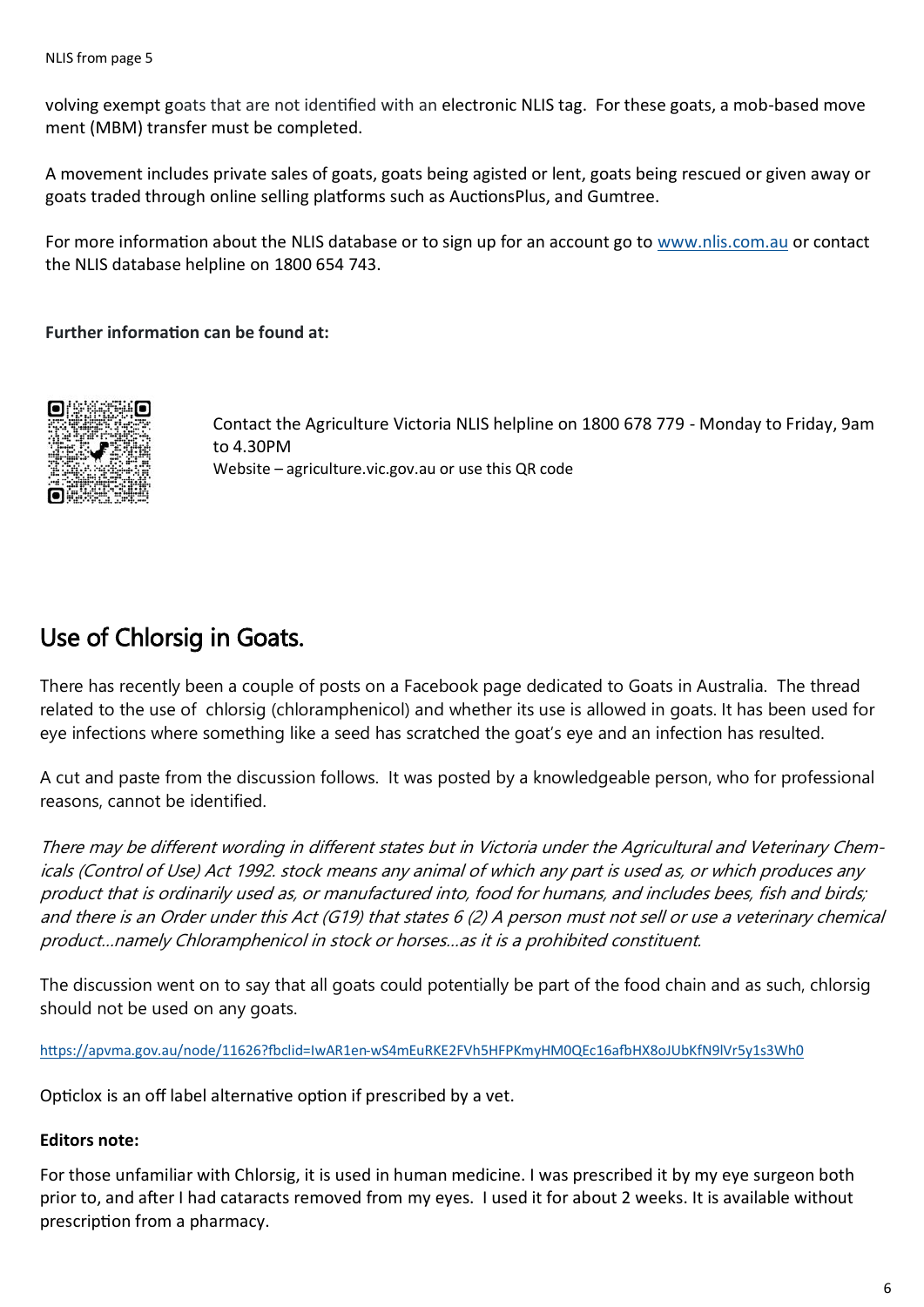

### **In a Nutshell—news and views from the internet. (Thanks to Goat Veterinary Consultancies—Goatvetoz. et.al.)**

### **Mohair being used by Fibre artists**

[https://wlos.com/news/local/uniquely](https://wlos.com/news/local/uniquely-wnc-pasture-to-product-goat-farmer-spins-mohair-world-of-color-angora-goats-fine-yarn-local-fiber-artists-barnardsville-good-fibrations-wnc-connection?fbclid=IwAR03IaOlJ38cxmIKWDqnvZiJ8Jf7Ya2ph4PiL5sjY88eEqArtWmTzZs3bPs)-wnc-pasture-to-product-goat-farmer-spins-mohair-world-of-colorangora-goats-fine-yarn-local-fiber-artists-[barnardsville](https://wlos.com/news/local/uniquely-wnc-pasture-to-product-goat-farmer-spins-mohair-world-of-color-angora-goats-fine-yarn-local-fiber-artists-barnardsville-good-fibrations-wnc-connection?fbclid=IwAR03IaOlJ38cxmIKWDqnvZiJ8Jf7Ya2ph4PiL5sjY88eEqArtWmTzZs3bPs)-good-fibrations-wnc-connection? [fbclid=IwAR03IaOlJ38cxmIKWDqnvZiJ8Jf7Ya2ph4PiL5sjY88eEqArtWmTzZs3bPs](https://wlos.com/news/local/uniquely-wnc-pasture-to-product-goat-farmer-spins-mohair-world-of-color-angora-goats-fine-yarn-local-fiber-artists-barnardsville-good-fibrations-wnc-connection?fbclid=IwAR03IaOlJ38cxmIKWDqnvZiJ8Jf7Ya2ph4PiL5sjY88eEqArtWmTzZs3bPs)

### **Floods**

Fodder warning about ignition of wet hay and advice on buying hay after floods [https://www.dpi.nsw.gov.au/](https://www.dpi.nsw.gov.au/agriculture/pastures-and-rangelands/silage/hay/hay-shed-fires?fbclid=IwAR1VpUkE6vPGBQphJz8P8eAYPu_L6glcAt5sWYXM9SMgtp2l7XPZ9x8EwfI) agriculture/pastures-and-[rangelands/silage/hay/hay](https://www.dpi.nsw.gov.au/agriculture/pastures-and-rangelands/silage/hay/hay-shed-fires?fbclid=IwAR1VpUkE6vPGBQphJz8P8eAYPu_L6glcAt5sWYXM9SMgtp2l7XPZ9x8EwfI)-shed-fires? [fbclid=IwAR1VpUkE6vPGBQphJz8P8eAYPu\\_L6glcAt5sWYXM9SMgtp2l7XPZ9x8EwfI](https://www.dpi.nsw.gov.au/agriculture/pastures-and-rangelands/silage/hay/hay-shed-fires?fbclid=IwAR1VpUkE6vPGBQphJz8P8eAYPu_L6glcAt5sWYXM9SMgtp2l7XPZ9x8EwfI) [https://www.dpi.nsw.gov.au/agriculture/pastures](https://www.dpi.nsw.gov.au/agriculture/pastures-and-rangelands/silage/hay/buying-after-flood-fire-drought?fbclid=IwAR132r6_U9Ie55wX_k7kBeIll4Dg5WmV_Ou1ZQQMjCR8A-R6HsDqPOVU5PU)-and-rangelands/silage/hay/buying-after-flood-fire-drought? [fbclid=IwAR132r6\\_U9Ie55wX\\_k7kBeIll4Dg5WmV\\_Ou1ZQQMjCR8A](https://www.dpi.nsw.gov.au/agriculture/pastures-and-rangelands/silage/hay/buying-after-flood-fire-drought?fbclid=IwAR132r6_U9Ie55wX_k7kBeIll4Dg5WmV_Ou1ZQQMjCR8A-R6HsDqPOVU5PU)-R6HsDqPOVU5PU

### **Managing Liver Fluke** This parasite is on the increase after recent floods

https://www.mla.com.au/news-and-events/industry-news/how-to-manage-liver-[fluke/?utm\\_campaign=294551\\_The%20Weekly%](https://www.mla.com.au/news-and-events/industry-news/how-to-manage-liver-fluke/?utm_campaign=294551_The%20Weekly%2014%20April%202022&utm_medium=email&utm_source=Meat%20%26%20Livestock%20Australia&dm_i=4PKB,6B9Z,90CBR,NXI0,1#) [2014%20April%202022&utm\\_medium=email&utm\\_source=Meat%20%26%20Livestock%20Australia&dm\\_i=4PKB,6B9Z,90CBR,NXI0,1#](https://www.mla.com.au/news-and-events/industry-news/how-to-manage-liver-fluke/?utm_campaign=294551_The%20Weekly%2014%20April%202022&utm_medium=email&utm_source=Meat%20%26%20Livestock%20Australia&dm_i=4PKB,6B9Z,90CBR,NXI0,1#) A map of Liver fluke prone areas can be found at [https://www.facebook.com/goatvetoz/photos/](https://www.facebook.com/goatvetoz/photos/a.225136677579787/5029019993858074/) [a.225136677579787/5029019993858074/](https://www.facebook.com/goatvetoz/photos/a.225136677579787/5029019993858074/)

### **Research into natural alternative treatments for Coccidiosis**

[https://www.sciencedirect.com/science/article/abs/pii/S0921448822000529?dgcid=raven\\_sd\\_via\\_email](https://www.sciencedirect.com/science/article/abs/pii/S0921448822000529?dgcid=raven_sd_via_email) And an article about coccidiosis generally. [http://www.wormboss.com.au/sheep](http://www.wormboss.com.au/sheep-goats/news/articles/general/did-my-stock-get-sick-from-coxie.php?fbclid=IwAR22-w0GnxsJvONFv1oNK-YCrMxvR9gFhE1_sR9DaUscUzh70xkMGLL02DQ)-goats/news/articles/general/did-my-stockget-sick-from-coxie.php?fbclid=IwAR22-w0GnxsJvONFv1oNK-[YCrMxvR9gFhE1\\_sR9DaUscUzh70xkMGLL02DQ](http://www.wormboss.com.au/sheep-goats/news/articles/general/did-my-stock-get-sick-from-coxie.php?fbclid=IwAR22-w0GnxsJvONFv1oNK-YCrMxvR9gFhE1_sR9DaUscUzh70xkMGLL02DQ)

**AI** Two articles about issues associated with semen when using artificial insemination. [https://](https://pubmed.ncbi.nlm.nih.gov/35467775/) [pubmed.ncbi.nlm.nih.gov/35467775/](https://pubmed.ncbi.nlm.nih.gov/35467775/) and <https://pubmed.ncbi.nlm.nih.gov/35468505/>

**Caring for hooves -** A YouTube video looking at hoof issues in sheep. It has application for goats as well. <https://www.youtube.com/watch?v=O7K6ipzHoOw>

**Lumpy Skin Disease -** Latest information about the threat of Lumpy Skin disease to Australian livestock. [https://www.beefcentral.com/news/dept](https://www.beefcentral.com/news/dept-researching-potential-lumpy-skin-disease-risk-to-sheep-and-goats/)-researching-potential-lumpy-skin-disease-risk-to-sheep-and-goats/

**Ammonium chloride use -** An article on safety of ammonium chloride for people & ruminants approved in EU for vet use

<https://efsa.onlinelibrary.wiley.com/doi/full/10.2903/j.efsa.2022.7255?campaign=woletoc>

**How to give a Intraperitoneal injection -** A video showing how to correctly give a Intraperitoneal injection. Useful when kids become too cold due to the weather. https://www.youtube.com/watch?v=30vir-[9byhA&feature=share&fbclid=IwAR1RNPv94jPJcYRIMOLiLSWvYI7LopwOAHIpHfNa0NWyg8GU0YstNG\\_2Q5s](https://www.youtube.com/watch?v=30vjr-9byhA&feature=share&fbclid=IwAR1RNPv94jPJcYRIMOLiLSWvYI7LopwOAHIpHfNa0NWyg8GU0YstNG_2Q5s)

**Akabane virus -** Map showing locations on page 5 of the report below. Currently, not in Victoria, but for our northern readers this report may be helpful. Due to floods in Qld and northern NSW, this years Akabane virus will be a lot further south in 2022. This means pregnant goats may be infected with Akabane virus for the first time in their lives resulting in deformed kids with legs unable to be straightened. So does could have kidding

problems. So keep watch for these kids.

[https://animalhealthaustralia.com.au/namp](https://l.facebook.com/l.php?u=https%3A%2F%2Fanimalhealthaustralia.com.au%2Fnamp-20-21%3Ffbclid%3DIwAR06FP_DDk7fyOoZIHWbP33snoPNk91b_vhB8M6oP36LmLp8mYnSNjJeHmc&h=AT3ICwgkcuHb4x1BNVs_DbH4NNy0LGapaKWTO7_-X96d97b9BPAp_5aW755AAsoseZMA3hfU2LwZOIz3oBReswNyIoTrBp2pc)-20-21

**Producers sought for goat parasite research - From the MLA website.** Aimed at this stage around boer goats in NSW and Qld, however it's great to see research about the issue of worms in goats being taken seriously. For more information

[https://www.mla.com.au/news](https://www.mla.com.au/news-and-events/industry-news/producers-sought-for-goat-parasite-research/?utm_campaign=313483_Goats%20on%20the%20Move%20%E2%80%93%20June%202022&utm_medium=email&utm_source=Meat%20%26%20Livestock%20Australia&dm_i=4PKB%2C6PVV%2C906PT%2CP)-and-events/industry-news/producers-sought-for-goat-parasite-research/? [utm\\_campaign=313483\\_Goats%20on%20the%20Move%20%E2%80%93%20June%202022&utm\\_medium=email&utm\\_source=Meat%](https://www.mla.com.au/news-and-events/industry-news/producers-sought-for-goat-parasite-research/?utm_campaign=313483_Goats%20on%20the%20Move%20%E2%80%93%20June%202022&utm_medium=email&utm_source=Meat%20%26%20Livestock%20Australia&dm_i=4PKB%2C6PVV%2C906PT%2CP) [20%26%20Livestock%20Australia&dm\\_i=4PKB%2C6PVV%2C906PT%2CPT58%](https://www.mla.com.au/news-and-events/industry-news/producers-sought-for-goat-parasite-research/?utm_campaign=313483_Goats%20on%20the%20Move%20%E2%80%93%20June%202022&utm_medium=email&utm_source=Meat%20%26%20Livestock%20Australia&dm_i=4PKB%2C6PVV%2C906PT%2CP)